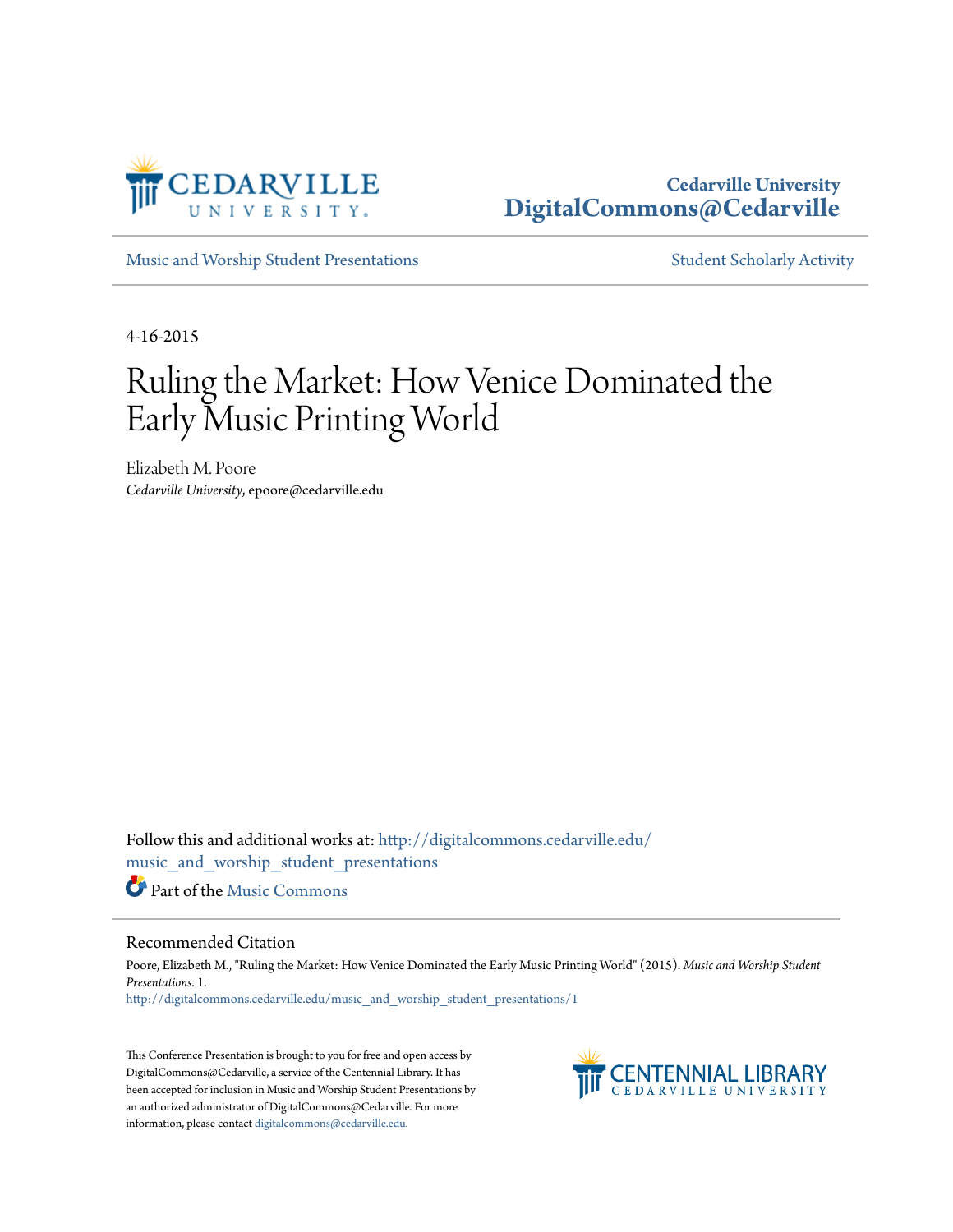Ruling the Market: How Venice Dominated the Early Music Printing World

The Most Serene Republic of Venice was the most prosperous place in Europe from the [1](#page-1-0)300s to the late  $1500s$ .<sup>1</sup> This period, commonly known as the Renaissance, saw the arrival of printing from Asia and the rise of Venice as the primary center for printing and publishing in Europe. Venetian commercial and industrial strength and activity, including the book trade, reached unheard of levels. Venice held a powerful position in the European economy and its merchants were able to leverage this to great advantage when the new technology of printing became available. The specialized business of music printing and publishing was dominated by Venetian companies, who produced more sheet music than the rest of Europe combined between 1530 and 1560.[2](#page-1-1) The printing and publishing of music required considerable capital, but the government system and capitalist economy of Venice made it easier for entrepreneurs to finance music printing ventures. The Venetian legal system encouraged close personal or even family relationships between different printing and publishing companies, creating a culture in which competing companies frequently benefited by being able to cooperate as well. These economic, legal, and cultural factors helped to propel Venice to its preeminent position as the provider of printed music to the growing upper and middle classes of Europe during this period.

With an empire based on trade rather than conquest, Venice was described as the marketplace of the world.<sup>[3](#page-1-2)</sup> Strategically positioned as a seaport on the trade route to the East, Venice had a large fleet of trading vessels that carried goods such as spices, silks, and glassware from Asia to Venice and distributed them around Europe. Many of the goods that traveled

<span id="page-1-0"></span><sup>1</sup> Bill Gilbert, *Renaissance and Reformation* (Lawrence, KS: Carrie Books, 2003), chap. 3. [http://vlib.iue.it/carrie/texts/carrie\\_books/gilbert/03.html.](http://vlib.iue.it/carrie/texts/carrie_books/gilbert/03.html)  $\overline{\phantom{a}}$ 

<span id="page-1-1"></span><sup>2</sup> Jane Bernstein, *Print Culture and Music in Sixteenth-Century Venice* (New York: Oxford University Press, 2001), 22.

<span id="page-1-2"></span> $3$  Ibid., 9.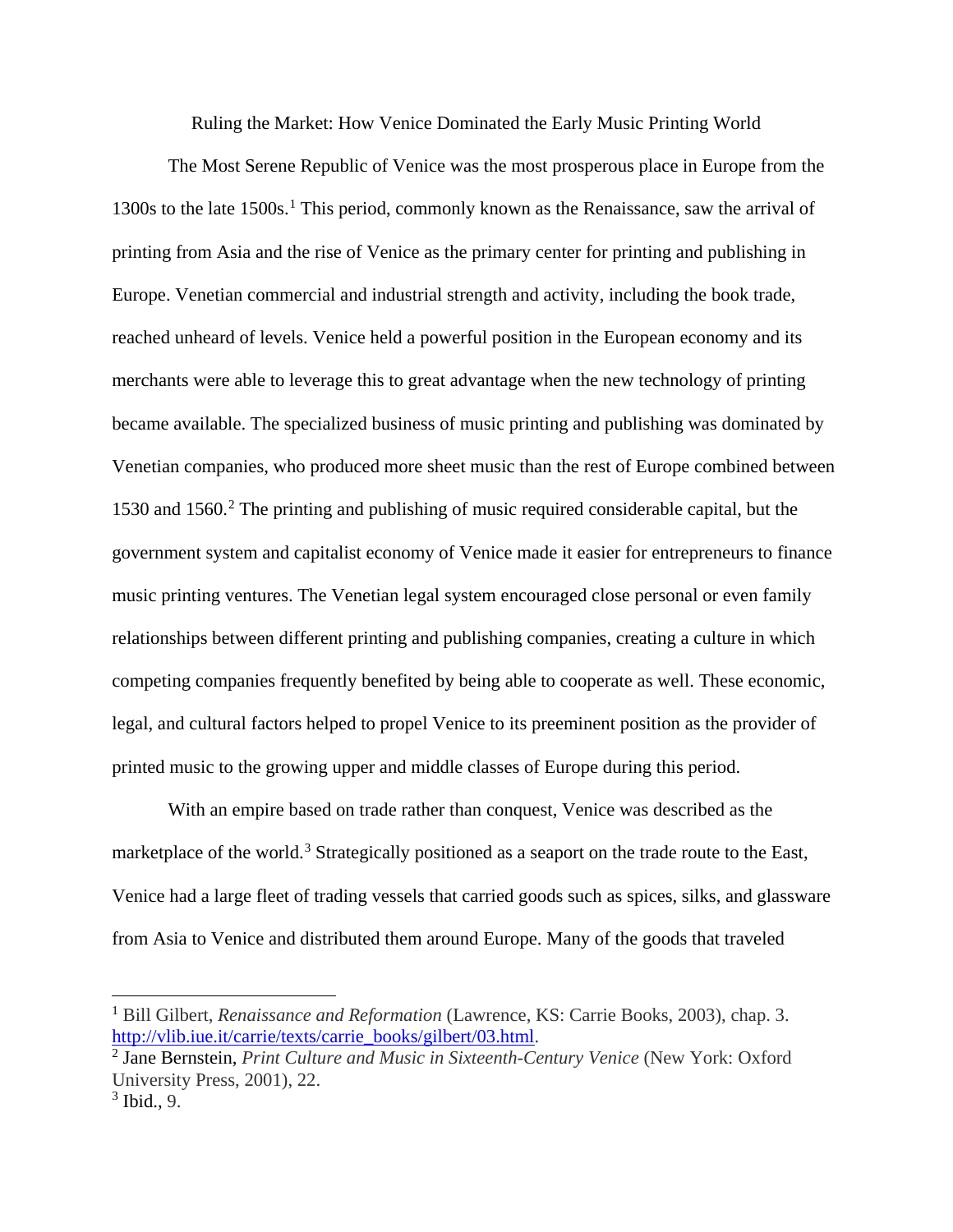through Venice, or were manufactured there, were expensive luxury items with high profit margins, generating large incomes for Venetian merchants. This pre-existing, fast, and reliable distribution network made it comparatively easy and inexpensive for Venetian music publishers to sell their publications throughout Europe, thus giving the publishers a larger market and lower costs than their competitors in other cities.<sup>[4](#page-2-0)</sup> As the economic superpower of Europe during the Renaissance, Venice was able to define the terms of trade, including receiving payment in its own currency, the gold Ducat, which was used for financial transactions all over Europe as late as the seventeenth century. [5](#page-2-1) Through trade, Venice had become rich and influential and it had a substantial population of wealthy merchants. These citizens frequently saw an interest in the arts as a sign of sophistication, and had both time and money to devote to music and other artistic pursuits. This combination of economic success and culture-seeking residents provided an ideal place for the music printing and publishing industry to thrive.

The volume of commerce and trade also meant that Venice had highly developed financial and legal systems that benefitted music printing. This led to the availability of money to finance risky ventures such as music printing and publishing. The relative newness of printed music and the lack of established volume markets made printed music an uncertain business, especially during the late 1400s. In addition, the specialized skills, expensive equipment, and complex processes required to print music meant that significant capital was needed to finance the printing and publishing of a musical work. The existence of a clear and consistent legal framework to govern finance and trade meant that investors were willing to use their assets for speculative ventures, knowing that they would not be cheated of their share of the rewards for a

<sup>4</sup> Ibid.*,* 10.  $\overline{\phantom{a}}$ 

<span id="page-2-1"></span><span id="page-2-0"></span><sup>5</sup> Agee, *The Gardano Music Printing Firms, 13.*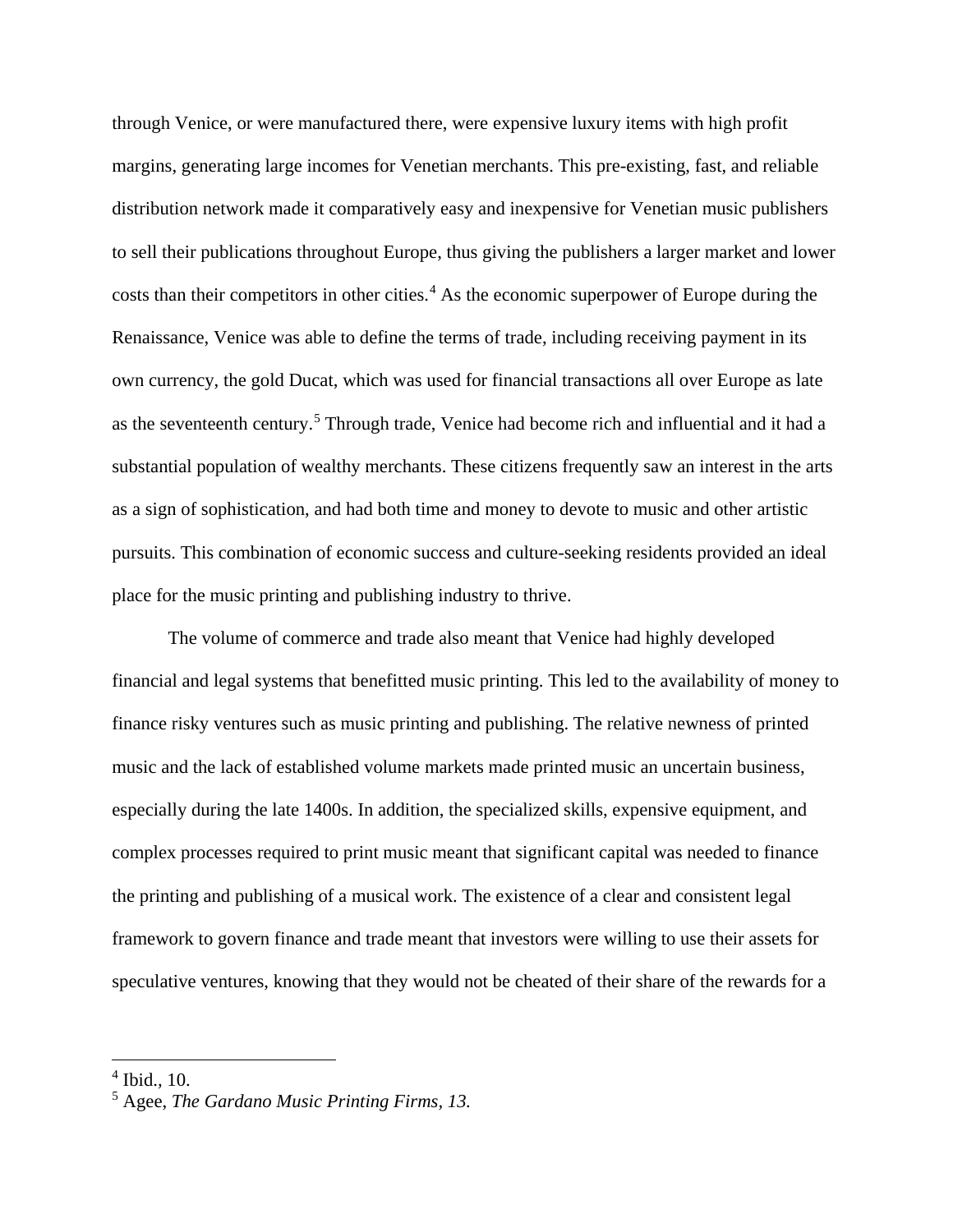successful outcome. In addition, the investors also knew that their losses would be limited in the event that the music did not sell as hoped.

These factors led to Venice becoming a magnet for the skilled artisans who were necessary for the specialized business of music printing. In the late-fifteenth and early-sixteenth centuries, music was printed using the double-impression process, where the same page was printed two or three times, requiring great skill in composition and printing to align the different impressions correctly to form the whole page. This complex process required skills unique to music printing and made the production costs of sheet music significantly higher than for most books. Usually the staves would be printed first, with the notes, words, and other symbols overlaid afterward. There were many different variations on this system, some of which included hand drawn notes or staves. In some cases, music would be printed with blank staves so that the notes could be drawn by hand using whichever musical notation was in use where the music was eventually sold. The double-impression process was used in Venice by Ottaviano Petrucci in 1501 when he produced the first book of polyphonic music set from movable type. This book was notable at the time for the small size of its type, the intricacy of the white mensural notation, and the precision with which the multiple impressions were aligned.<sup>[6](#page-3-0)</sup> The Venetians did not just rely on their strategic advantages, but competed by producing better quality products than their compatriots across Europe. The quality of Venetian sheet music was helped by an influx of skilled workers. Specialized workers designed the typefaces, manufactured the type, and set the plates used for printing both the words and music. They found a ready market for their skills in Venice, and their migration was part of a "virtuous circle" where the demand for music attracted the skills required to fulfill that demand, which in turn increased the demand, leading to still

<span id="page-3-0"></span><sup>6</sup> Bernstein, *Print Culture,* 20.  $\overline{\phantom{a}}$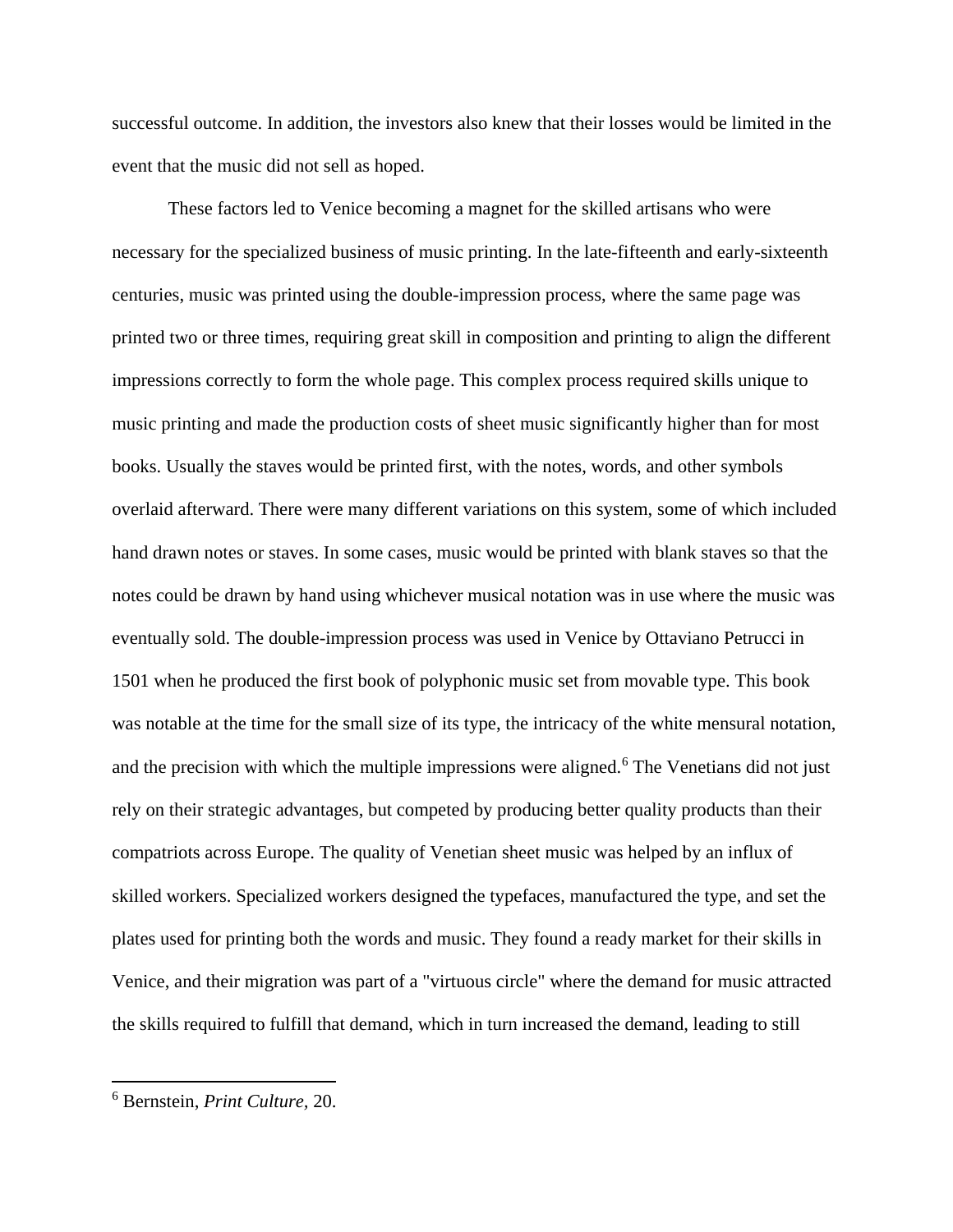greater demand for the skilled workers. The fact that all of these workers came to Venice deprived other cities of their services and helped to cement the dominance of the Venetians in the music printing and publishing trade.

The technological key to making music printing truly profitable was the invention of the single-impression process, which enabled sheet music to be produced by printing each page just once. This process was first used in 1519 by John Rastell in London, although it was not until 1528 when Pierre Attaingnant, working in Paris, took full commercial advantage. [7](#page-4-0) By 1538, the technique had spread through Europe and reached Venice. This innovation dramatically changed the music printing industry in Venice, enabling new works to be printed quicker, cheaper, and at higher volumes. Printers such as Antonio Gardano and Girolamo Scotto were able to leverage single-impression printing to such great effect that over the next thirty years, they produced more than 850 music publications, a total which exceeded the combined output of all other music printers in Europe.<sup>[8](#page-4-1)</sup> The acceleration enabled by single-impression printing can be seen from the fact that by the end of the 1540s, the Scotto firm was publishing as many as twenty musical works each year, about four times the total output of Venetian music printers from the previous decade. [9](#page-4-2) The extensive distribution network available to the Venetian music manufacturers meant that they were quickly able to increase their print volumes, lowering the cost of each copy and raising their profits. The new method of printing was available throughout Europe, but the technology alone was not enough to allow other cities to challenge the supremacy of Venice. The other business, legal, and cultural factors discussed in this paper enabled the Venetians to quickly

<span id="page-4-0"></span><sup>7</sup> Jane A. Bernstein, *Music Printing in Renaissance Venice: The Scotto Press 1539-1572*  (Oxford: Oxford University Press, 1998), 27. j

<span id="page-4-1"></span><sup>8</sup> Bernstein, *Print Culture,* 22.

<span id="page-4-2"></span><sup>9</sup> Bernstein, *Music Printing in Renaissance Venice,* 161.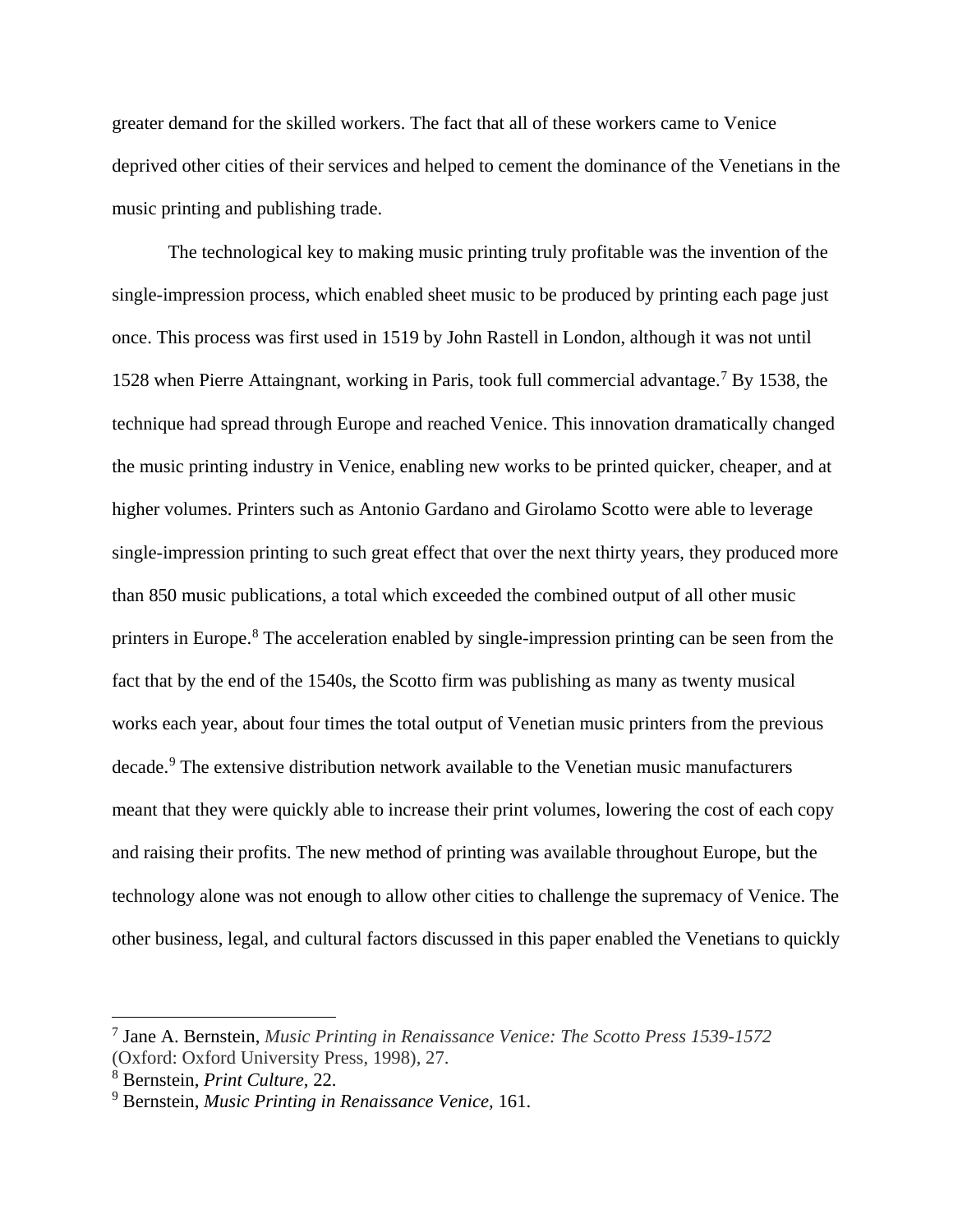adopt the new invention, use it to reduce costs, capture new markets, and thus enhance the profitability and dominance of their music printing businesses.

The Venetian legal system assisted the burgeoning music printing industry with its system of granting "privileges" or limited monopolies through the Venetian Senate. The granting of monopolies by the ruler was common practice in many countries at the time, but the Venetian form of government meant that monopolies were implemented in a fair and open way that encouraged risk-taking and innovation. The first person to set up a printing press in Venice, Johannes de Spira, was granted a five-year privilege on printing in 1469. However, he died only a few months later so the privilege lapsed.<sup>[10](#page-5-0)</sup> The first monopoly on music printing was granted to Ottaviano Petrucci in 1498, giving him the rights to music for organ and lute for twenty years.<sup>[11](#page-5-1)</sup> In 1514, following war with the League of Cambrai, Petrucci petitioned the Venetian Senate for a renewal of his monopoly. He claimed that he had been unable to take full advantage of the privilege up to that point because trade had been decreased by the war. The Senate renewed his privilege for a period of five years.[12](#page-5-2) However, it did not take the Venetians long to realize that blanket monopolies of this kind were counter-productive and would reduce the volume of trade in the music industry. A decree issued in 1517 revoked all existing privileges, outlawed privileges covering wide ranges of musical works, and introduced a "novelty" requirement that a protected work could not have been printed earlier.<sup>[13](#page-5-3)</sup>

By the 1530s, privileges were being granted for the printing and publishing of individual works of music. A minimum print run of 400 copies was required to qualify for a privilege and it

<span id="page-5-0"></span><sup>10</sup> Bernstein, *Print Culture,* 10.  $\overline{\phantom{a}}$ 

<span id="page-5-1"></span><sup>11</sup> Stanley Boorman, *Ottaviano Petrucci: Catalogue Raisonné* (New York: Oxford University Press, 2006), 77-78.

<span id="page-5-2"></span><sup>12</sup> Bernstein, *Print Culture,* 75.

<span id="page-5-3"></span><sup>13</sup> Ronan Deazley, Martin Kretschmer, and Lionel Bently, eds., *Privilege and Property Essays on the History of Copyright* (Cambridge, United Kingdom: OpenBook, 2010), 146.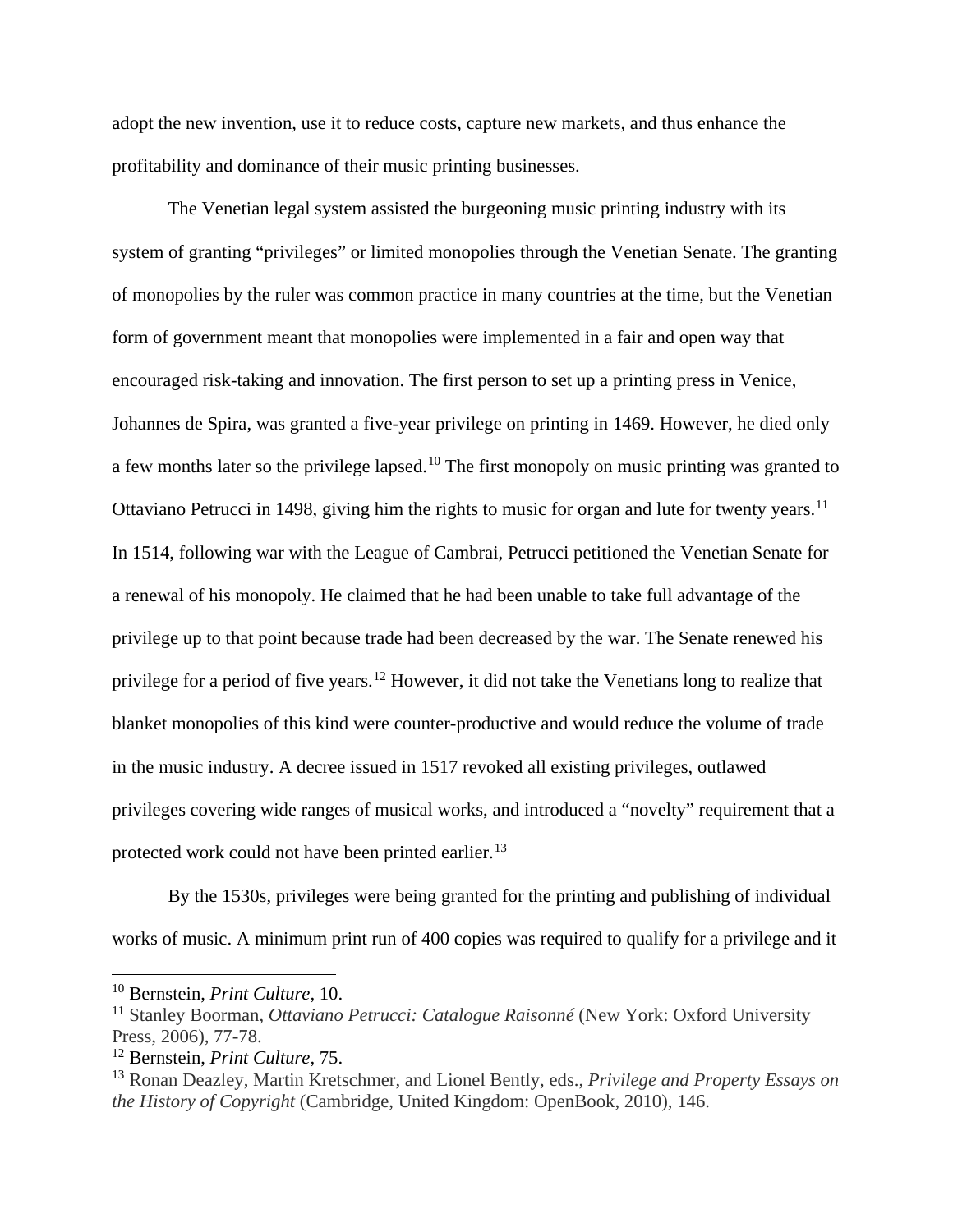is estimated that an average print run for a musical work at the time was around  $500$  copies.<sup>[14](#page-6-0)</sup> Day-to-day government in Venice was by a 120-member Senate, and the granting of privileges required a large majority, sometimes as large as five-sixths, to vote in favor of the privilege.<sup>[15](#page-6-1)</sup> Compared to other European cities where the granting of monopoly licenses was often subject to the whims of a single king, prince, or duke, the Venetian system was much less liable to abuse or corruption. The targeted use of monopoly gave music printers and publishers time to recoup the investment required to print and publish new works. The limiting of the privilege to five or ten years (occasionally even as little as one year) enabled others to compete in publishing popular works and thus tended to reduce prices.<sup>[16](#page-6-2)</sup> Since the scope of a monopoly was defined as a single musical work, many different companies could still participate and compete in the growing market for printed music. The structure of the Venetian government and legal system meant that printers and publishers could not rely on the patronage of a monarch or the church. This forced the Venetian music printing industry to be from the beginning a capitalistic enterprise, dependent on innovation and sensitive to market forces for success.

Through trial and error, printing and publishing companies also learned to regulate themselves. In 1473, the infant printing industry in Venice crashed due to an over-supply of Latin translations of classical Greek texts. Too many printers were producing the same works and many companies went bankrupt because supply outweighed demand. This episode taught some important lessons which arguably set the scene for much of the success of the Venetian book businesses up to the end of the sixteenth century. First, the industry discovered the need to produce a greater variety of publications in different subject areas and genres. Second, firms that

<span id="page-6-0"></span><sup>14</sup> Bernstein, *Print Culture,* 11.  $\overline{\phantom{a}}$ 

<span id="page-6-1"></span><sup>15</sup> Eric Dursteler, ed., *A Companion to Venetian History, 1497-1700* (Leiden, The Netherlands: Koninklijke Brill NV, 2013), 57.

<span id="page-6-2"></span><sup>16</sup> Deazley, Kretschmer, and Bently, eds, *Privilege and Property,* 145-146.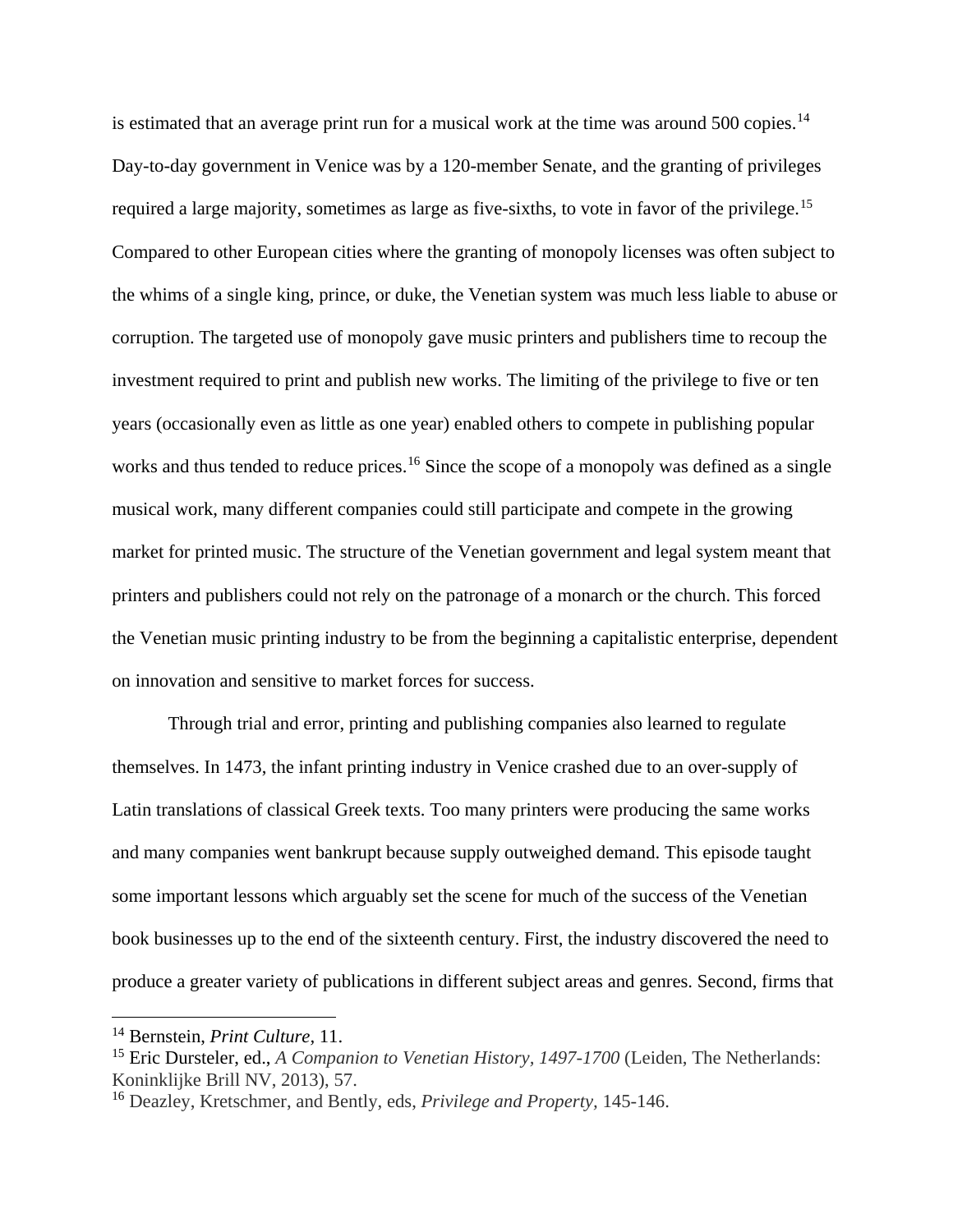wanted to avoid direct competition needed to find their own specialized niches in which to work as part of a more diversified industry. This did not entirely insulate companies from competition, but it frequently only happened when multiple printers were printing copies of already successful works.<sup>[17](#page-7-0)</sup> For this specialization to be successful, companies needed to be able to trust each other and know that their competitors would respect their market segment.

There were three main roles for firms to fulfill within the sheet music industry: printer, publisher, and bookseller. The printer would control the type setting with the publisher taking financial responsibility for publication and distribution, and the bookshop selling the music. Most companies specialized in one area, but would sometimes perform two of these roles. Larger companies such as the Scotto firm frequently acted in all three capacities.[18](#page-7-1) For example, a printing company might do most of its business by printing on commission, receiving a fixed fee for their services. This would provide the company with a steady income. The firm would be guaranteed payment, but because they had not taken any financial risks, they would not gain any extra profit if the book sold well. On occasion, a printer might also finance the publishing of a work, either alone or in collaboration with other companies and individuals. The formation of different syndicates to finance the printing and publishing of different works was a way of sharing, and hence limiting, the risks involved so that no one company had to risk its business to finance a new work. The high concentration of music printers and publishers in Venice provided unique opportunities for these kinds of partnerships.

The specialization that happened after the crash of 1473 also encouraged collaboration between different companies. If a large publishing house acquired the rights to a piece of music and wanted to publish the work, the firm would need to find a printer who specialized in printing

<span id="page-7-0"></span><sup>17</sup> Bernstein, *Print Culture,* 16-17.  $\overline{\phantom{a}}$ 

<span id="page-7-1"></span><sup>18</sup> Ibid.*,* 12.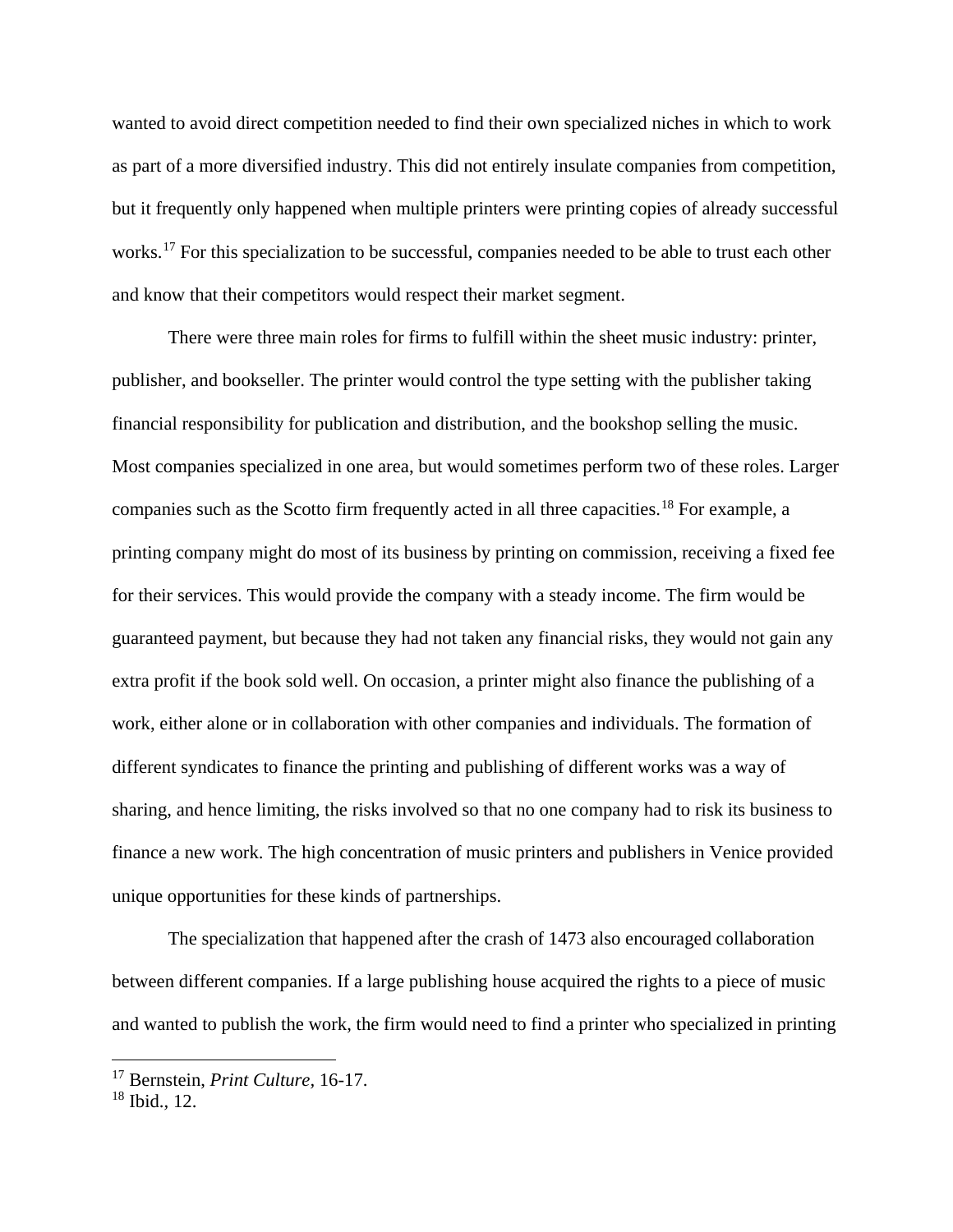music. Thus, the publishing houses grew accustomed to working with many different printers, and printers worked with many publishers. Specialization also led to companies developing a high degree of expertise in a narrow area, and an accompanying improvement in the quality of the printed product. Along with the connections enabled by their international trade network, this brought Venetian printing and publishing companies to dominance in numerous subject areas including music.[19](#page-8-0)

The two largest music-publishing houses, Scotto and Gardano, provide examples of cooperative marketing strategies used in Venice in the sixteenth century. Although they were long thought to be cutthroat competitors, and Scotto was frequently accused of not respecting his main competitor's privileges, newer evidence suggests that the two companies actually worked together very closely and coordinated their activities.<sup>[20](#page-8-1)</sup> They developed their own distinct clientele, and were careful to source music from geographically separate areas and in some cases different genres to avoid direct competition. The two companies began to reprint each other's publications as well as their own.<sup>[21](#page-8-2)</sup> Successful works of music were frequently republished, often with minor changes to the format or to the other works included in the same book, so that it could be marketed as "new." This is a tactic that has remained successful even today.

Family connections and personal relationships also became important in an ecosystem of specialized companies and workers. Venetian law stated that all of the male heirs shared jointly in the estate when the head of the family died. This gave incentives for those family members to form partnerships in order to have their businesses continue and flourish. Almost all of the

<sup>19</sup> Ibid.*,* 17.  $\overline{\phantom{a}}$ 

<span id="page-8-1"></span><span id="page-8-0"></span><sup>20</sup> Bernstein, *Music Printing in Renaissance Venice,* 157.

<span id="page-8-2"></span><sup>21</sup> Ibid.*,* 160.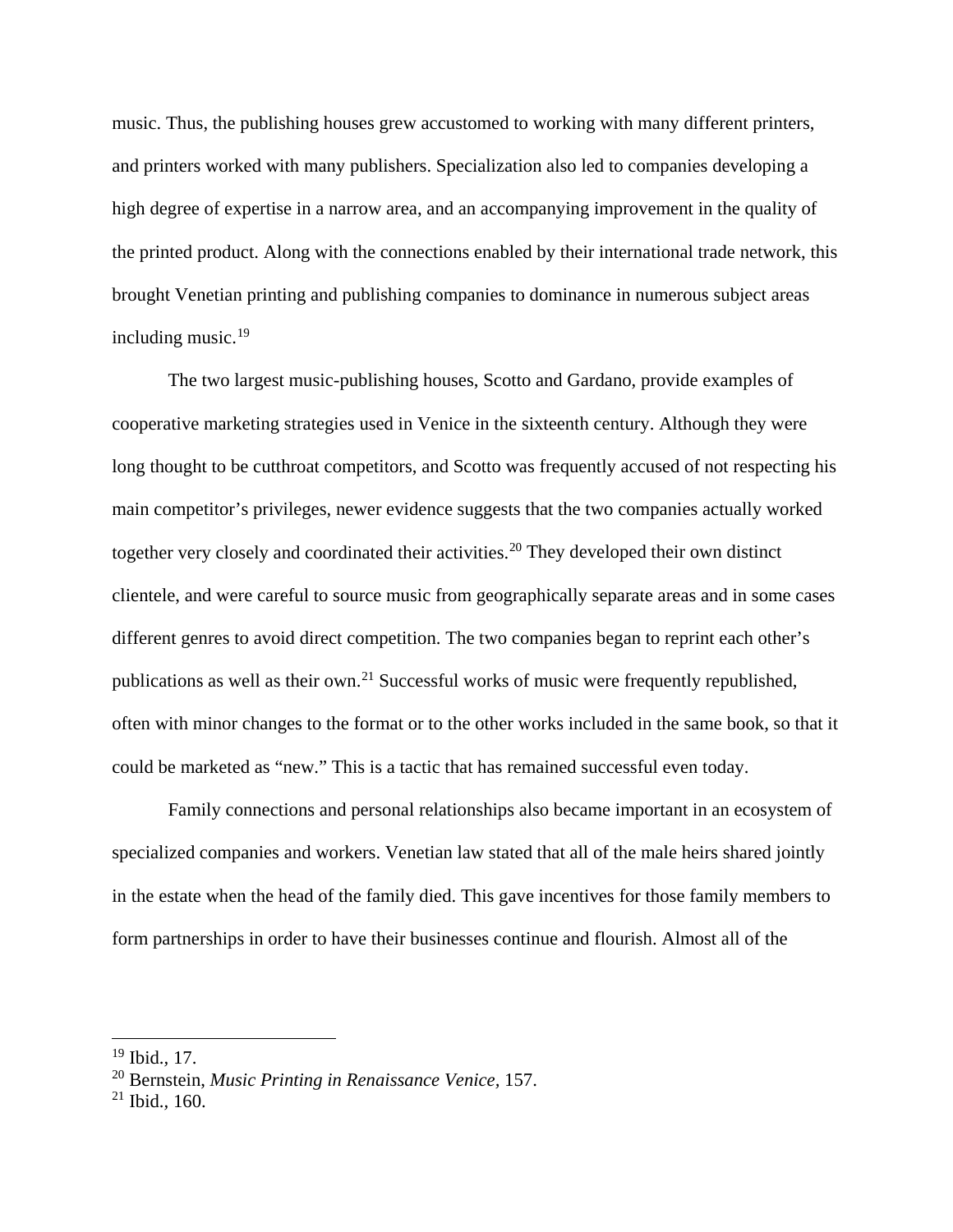leading publishers in Venice were examples of such *fraterne*. [22](#page-9-0) With such a close connection between family and business, it is not surprising that strategic marriages were used to strengthen the connections between companies. If a widow inherited a publishing firm, it was not uncommon for her to remarry a bookman in order to further the interests of the press. Paola da Messina presents an interesting case because she married four times, each to a different music printer to bolster business alliances. In addition, aspiring young printers would often seek marriages to daughters of successful printers or publishers. For instance, the music printer Antonio Gardano married the daughter of Venetian printer Agostino Bindoni. Jane Bernstein speculates that Bindoni could have forgone the typical cash gift for a dowry, and instead given material goods such as books, presses, type, and paper. The dowry could also have included the invisible assets of business connections and clients that would boost the audience of Gardano's works.<sup>[23](#page-9-1)</sup> It is clear that the existence of personal connections was an important cultural factor in enabling different companies to build strong alliances, avoid head-on competition, and cooperate in many different ways.

One of the most influential Venetian music printing and publishing families was the Scotto family. Ottaviano Scotto arrived in Venice before 1479. Initially, he published books in Latin, but he played a formative role in the development of sheet music, producing his first musical work in 1482 when he became the first Italian to print music with moveable type.<sup>[24](#page-9-2)</sup> When Ottaviano died in 1498, the firm passed to his nephews since he had no sons. Shortly after his death the Scotto firm was one of the few to emerge more or less unscathed from one of the worst financial crises in the history of the republic. It may be that this experience encouraged the

<span id="page-9-0"></span><sup>22</sup> Bernstein, *Print Culture,* 13.  $\overline{a}$ 

<span id="page-9-1"></span><sup>23</sup> Ibid.*,* 13-14.

<span id="page-9-2"></span><sup>24</sup> Bernstein, *Music Printing in Renaissance Venice,* 32-33.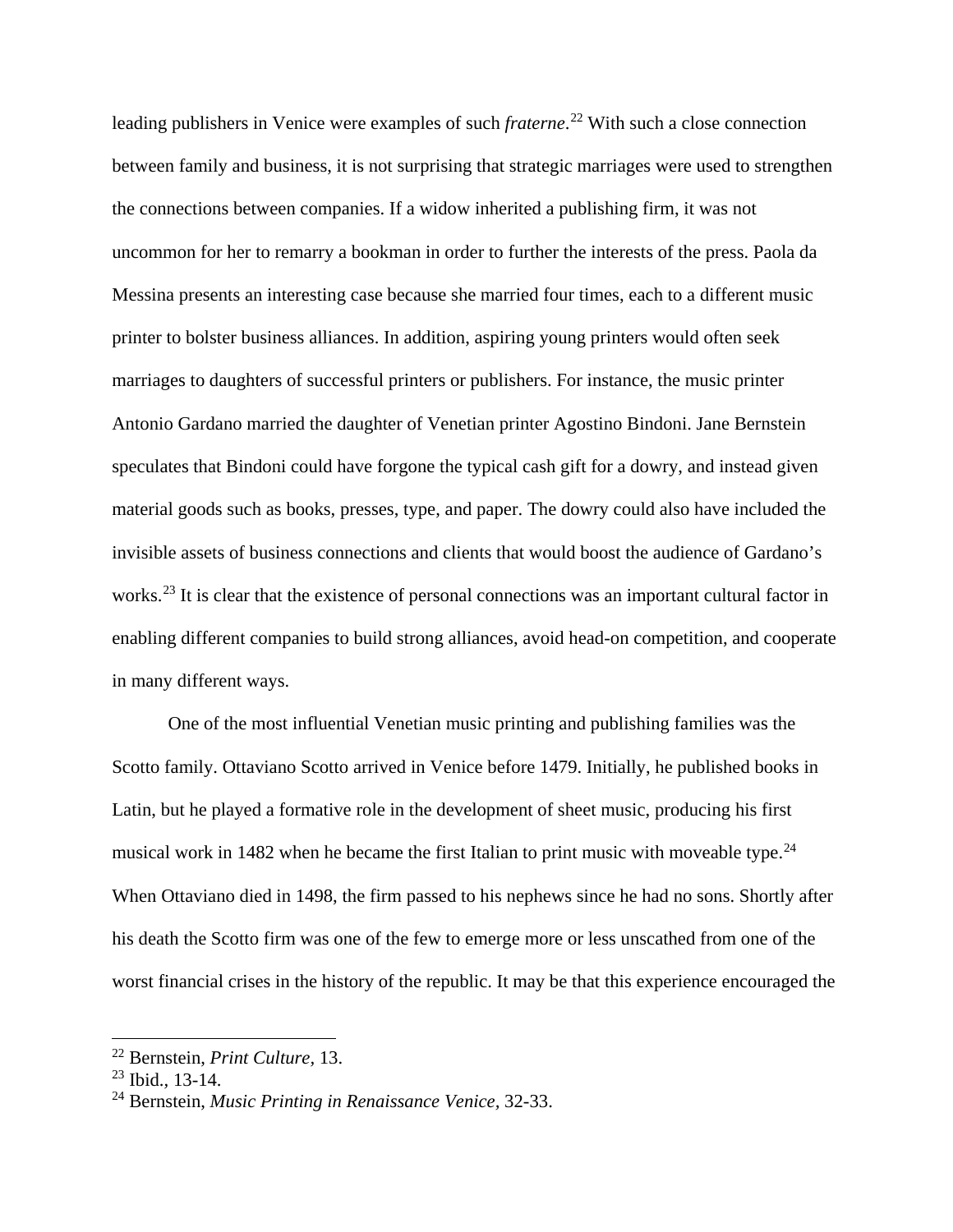Scotto family to seek partners for their publishing ventures. A manuscript surviving from 1507 shows Amadio Scotto entering into a partnership with five other bookmen to finance books.<sup>[25](#page-10-0)</sup> From 1513, the title pages of musical works published under the Scotto name contain the words "ac Sociorum" showing that they were also funded by others.<sup>[26](#page-10-1)</sup> Amadio Scotto is also known for acting as Petrucci's financial partner by underwriting Petrucci's original venture in music printing that resulted in the first printed polyphonic music from movable type.<sup>[27](#page-10-2)</sup> There are numerous other examples of the Scotto family collaborating with other companies, even with their most prolific rival Antonio Gardano. In fact, it has been stated that practically every printer and publisher in the Italian peninsula worked with the Scotto family at some time.<sup>[28](#page-10-3)</sup> It could be said that the House of Scotto acted as an organizing force that divided up work and profits among a group of loosely cooperating companies, while making sure that it retained the leadership position. Today, this collaboration would be considered a significant breach of antitrust legislation, but it arguably contributed to the successful development of music publishing and printing in Venice. Benefiting from the introduction of single-impression printing, Girolamo issued over 400 music editions from 1539 to 1572, just over half of the total works published by the company in that period.<sup>[29](#page-10-4)</sup> Girolamo Scotto's output of music was surpassed only by Antonio Gardano, who, unlike Scotto, only printed music. The House of Scotto was undoubtedly one of the most influential music publishers in the whole of Europe during this period.

 $25$  Ibid., 36.  $\overline{a}$ 

<span id="page-10-1"></span><span id="page-10-0"></span> $26$  Ibid.

<span id="page-10-2"></span><sup>27</sup> Bernstein, *Print Culture,* 120.

<span id="page-10-3"></span><sup>28</sup> Bernstein, *Music Printing in Renaissance Venice,* 118.

<span id="page-10-4"></span><sup>29</sup> Bernstein, *Print Culture,* 125.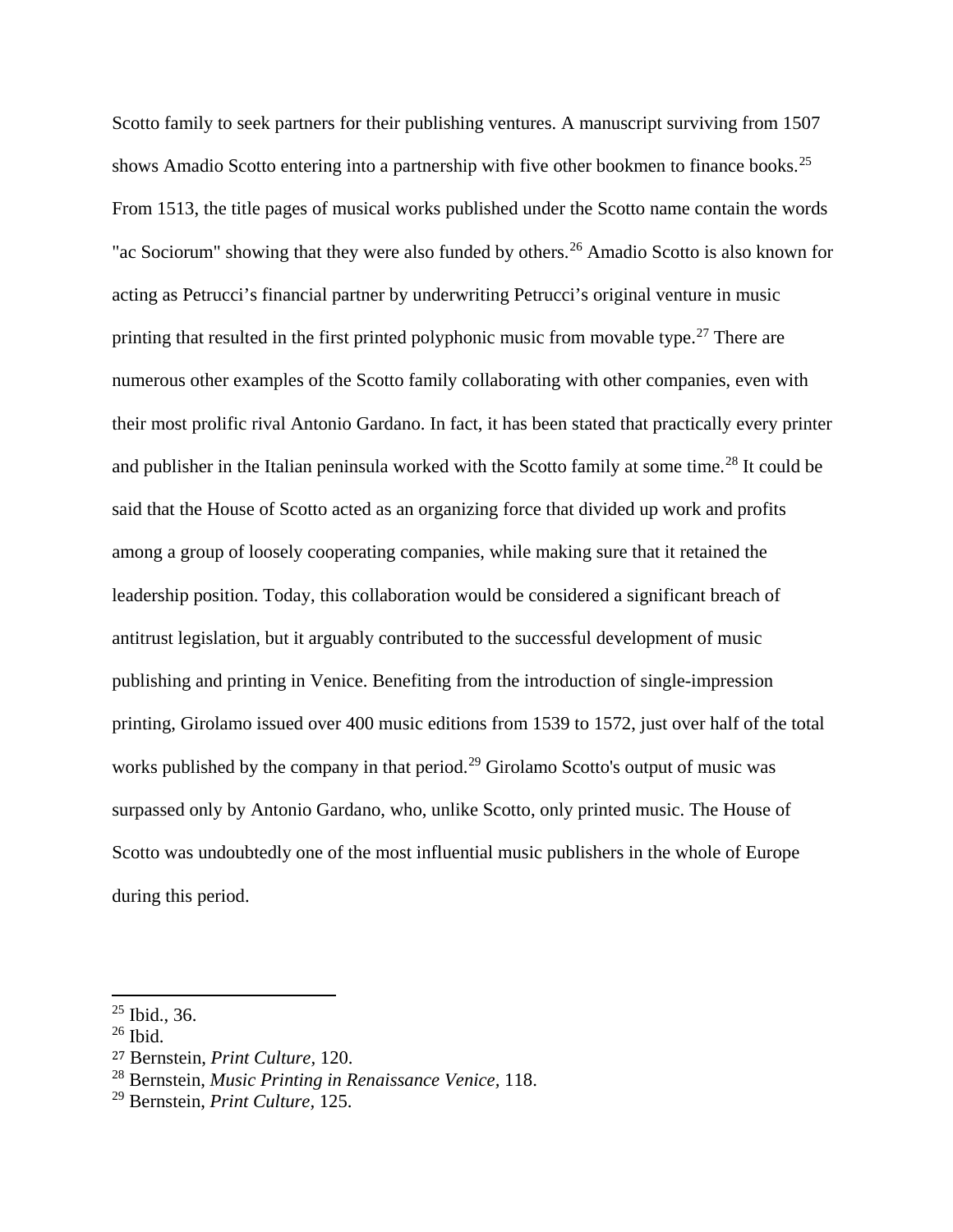The Scotto firm provides a good example of the overlapping of family and commercial interests. Girolamo Scotto operated the press by himself, but he co-owned the company with his brother, Ottaviano II. Several of Girolamo's nephews are known to have worked for him in cities such as Naples, Rome, Milan, and Mantua. Other relatives, including his nephew Melchiorre, who eventually inherited the business, were employed in Venice. Having trusted family members in positions of influence both inside and outside of Venice helped make the business of distributing books and receiving timely and accurate payment for them much more routine. Since the Scotto company was one of the largest, it provided employment to a large number of extended family members, but other smaller firms followed the same business structure.

Cooperation between different companies took many forms, not just financial partnerships. Firms would often share typographical supplies and equipment. Jane Bernstein speculates that Scotto either sold or rented a particular set of music typefaces known as "Music Font 1" to several different Roman and Venetian printers. The elegant font can be seen consistently in Scotto's work over a twenty-year period, but it can also be observed periodically in several other printers' work, indicating that they also had access to the same type.<sup>[30](#page-11-0)</sup> It would have been financially unwise for several different companies to make the capital investment required to each purchase their own musical matrices. Since Scotto would have been the largest company, with greater resources, a more economically viable solution would have been for Scotto to own the music font and rent or sell it to his competitors. This type of "in kind" partnership would have been assisted by the network of family connections between many of the companies involved.

<span id="page-11-0"></span><sup>30</sup> Bernstein, *Music Printing in Renaissance Venice,* 94-95.  $\overline{a}$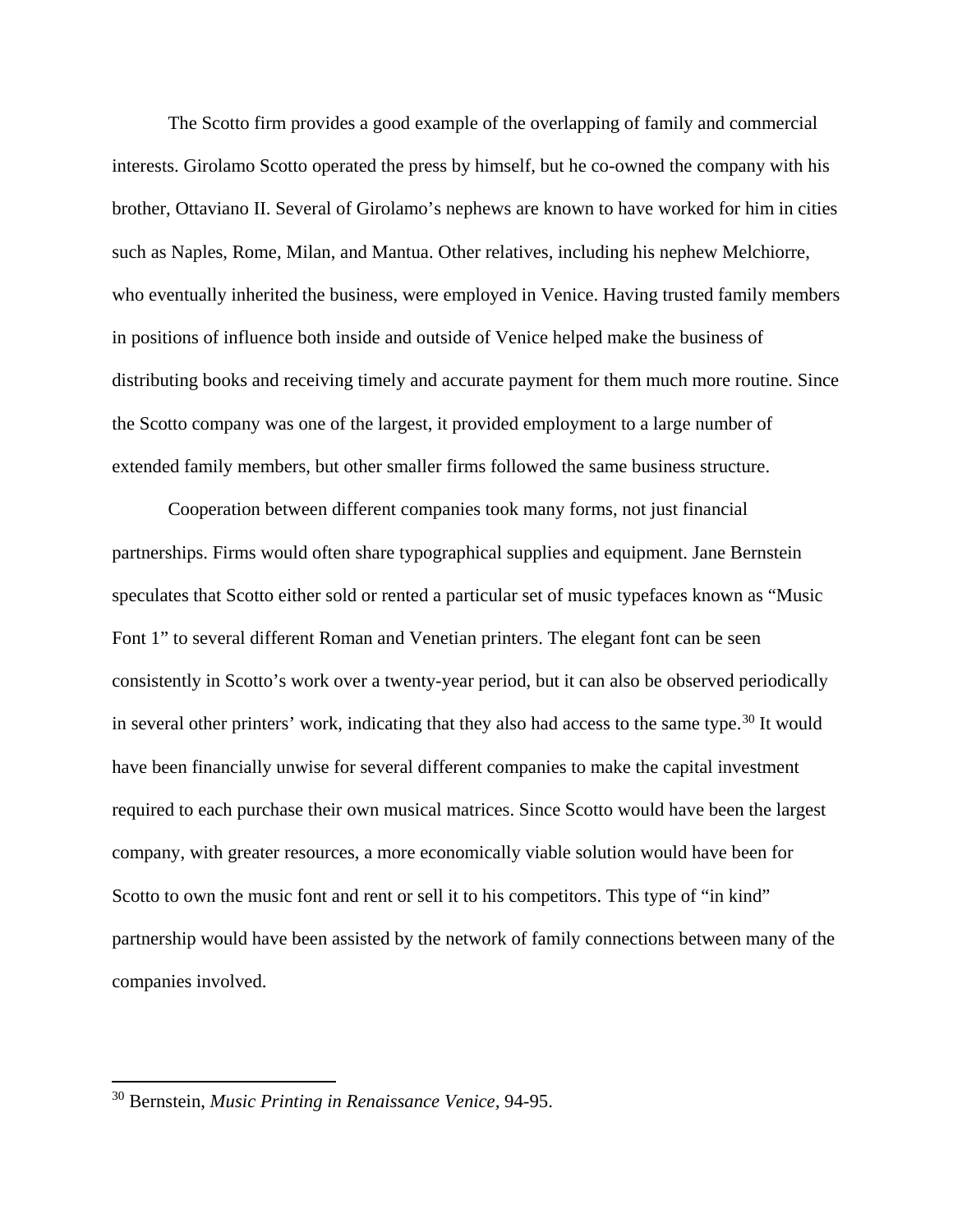The evidence that Venice was the main center for music publishing and printing during the Renaissance is undeniable. The fact that the combined output of the two main printing houses in Venice exceeded the production of all other music printers in Europe is remarkable. There are multiple economic reasons for the preeminence of Venice including the powerful position that Venice held in the European economy, which created the advantages of an extensive, fast, and reliable distribution network. Venice used its dominance to define the terms of trade including the use of its own currency for receiving payments. These economic factors were clearly a big advantage to the fledgling Venetian printing industry. The economic success of Venice also created a legal framework that benefited the industry. Commercial law became well developed in Venice, producing an environment which ensured fair rewards for investments in risky ventures such as music printing and publishing. Combined with the judicious use of the privilege system, these legal factors made Venice a place where capital was more easily available to finance the publishing of music. In addition, the cultural environment in Venice helped to make the music publishing industry successful. The way that the printing industry as a whole organized itself to segment the market and avoid excessive competition helped in this success. The Venetian law of inheritance encouraged the intermarriages of the families Venetian printers. The resulting close ties between companies that might otherwise have been bitter competitors were a cultural factor that undoubtedly helped the industry to manage itself. The same ties also made it easier to form cooperative partnerships to fund publishing projects. It is clear that there were a variety of economic, legal, and cultural factors that together promoted the success of Venice as a center for music printing and publishing. In the sixteenth century, when it came to printed music, Venice did indeed own the market.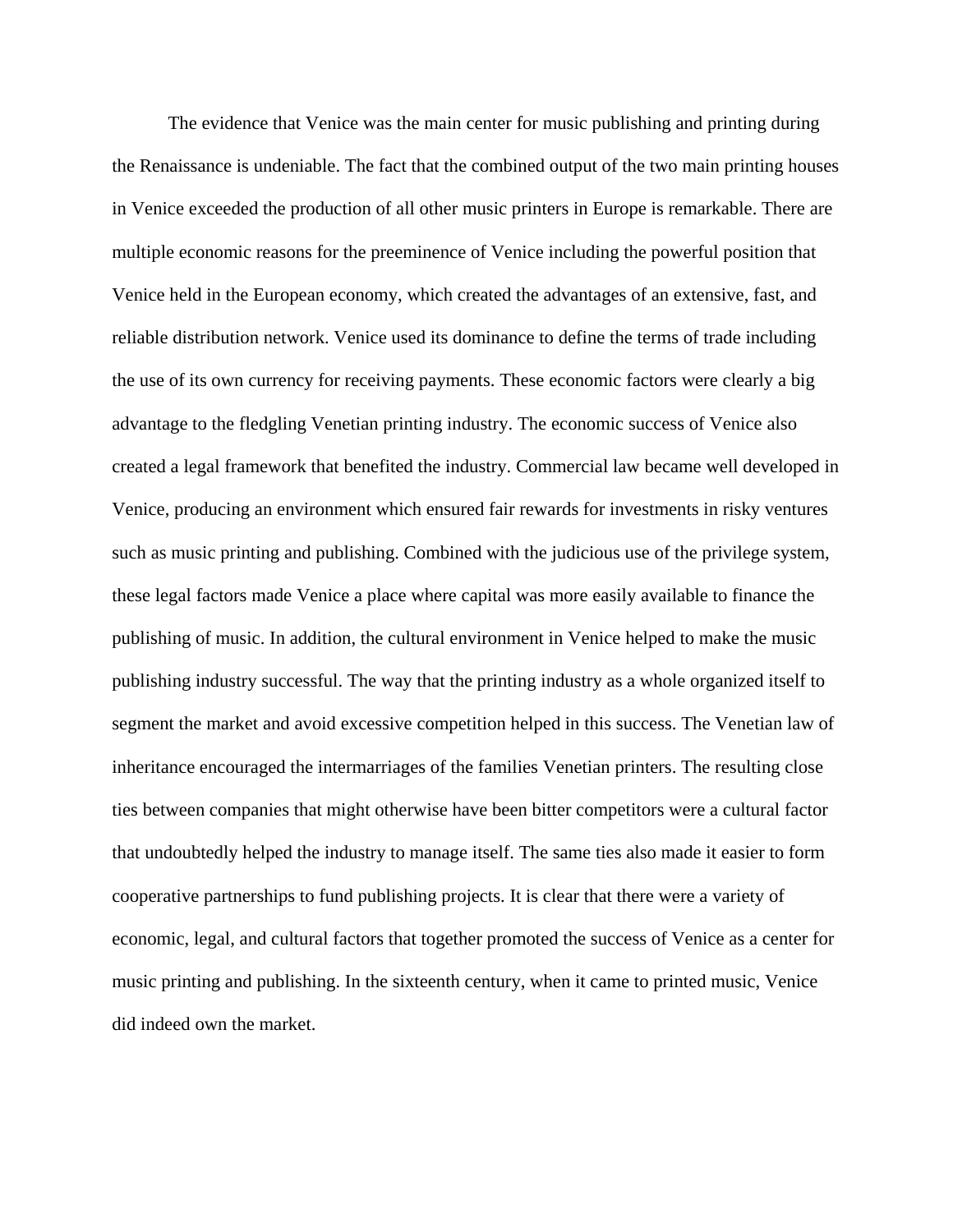## Bibliography

- Agee, Richard J. *The Gardano Music Printing Firms, 1569-1611*. Rochester, NY: University of Rochester Press, 1998.
- Bernstein, Jane A. *Print Culture and Music in Sixteenth-Century Venice*. New York: Oxford University Press, 2001.
	- . *Music Printing in Renaissance Venice: The Scotto Press 1539-1572*. Oxford: Oxford University Press, 1998.
- Boorman, Stanley. *Ottaviano Petrucci: Catalogue Raisonné*. New York: Oxford University Press, 2006.
	- . *Studies in the Printing, Publishing and Performance of the Sixteenth Century.* Aldershot, Hampshire, Great Britain: Ashgate, 2005.
- Buja, Maureen. "Antonio Barré and Music Printing in Mid-Sixteenth Century Rome." PhD diss., University of North Carolina, 1996.
- Carter, Tim. *Music, Patronage, and Printing in Late Renaissance Florence*. Aldershot, Hampshire, Great Britain: Ashgate, 2000.
- Cusick, Suzanne. *Valerio Dorico: Music Printer in Sixteenth-Century Rome*. Ann Arbor, MI: UMI Research Press, 1981.
- Deazley, Ronan, Martin Kretschmer, and Lionel Bently, eds. *Privilege and Property: Essays on the History of Copyright*. Cambridge, UK: OpenBook, 2010.
- Duggan, Mary Kay. *Italian Music Incunabula: Printers and Type*. Berkeley: University of California Press, 1992.
- Dursteler, Eric, ed. *A Companion to Venetian History, 1497-1700.* Brill's Companions to European History, vol. 4. Leiden, The Netherlands: Koninklijke Brill NV, 2013.
- Gamble, William. *Music Engraving and Printing: Historical and Technical Treatise.* New York: Arno Press, 1979.
- Gilbert, Bill. *Renaissance and Reformation.* Lawrence, KS: Carrie Books, 2003. [http://vlib.iue.it/carrie/texts/carrie\\_books/gilbert/03.html.](http://vlib.iue.it/carrie/texts/carrie_books/gilbert/03.html)
- Jane Bernstein, *Print Culture and Music in Sixteenth-Century Venice* (New York: Oxford University Press, 2001), 22.
- *A Guide to the Exhibition in the King's Library: Illustrating the History of Printing, Musicprinting, and Bookbinding.* London: British Museum, 1939. Exhibition catalog.